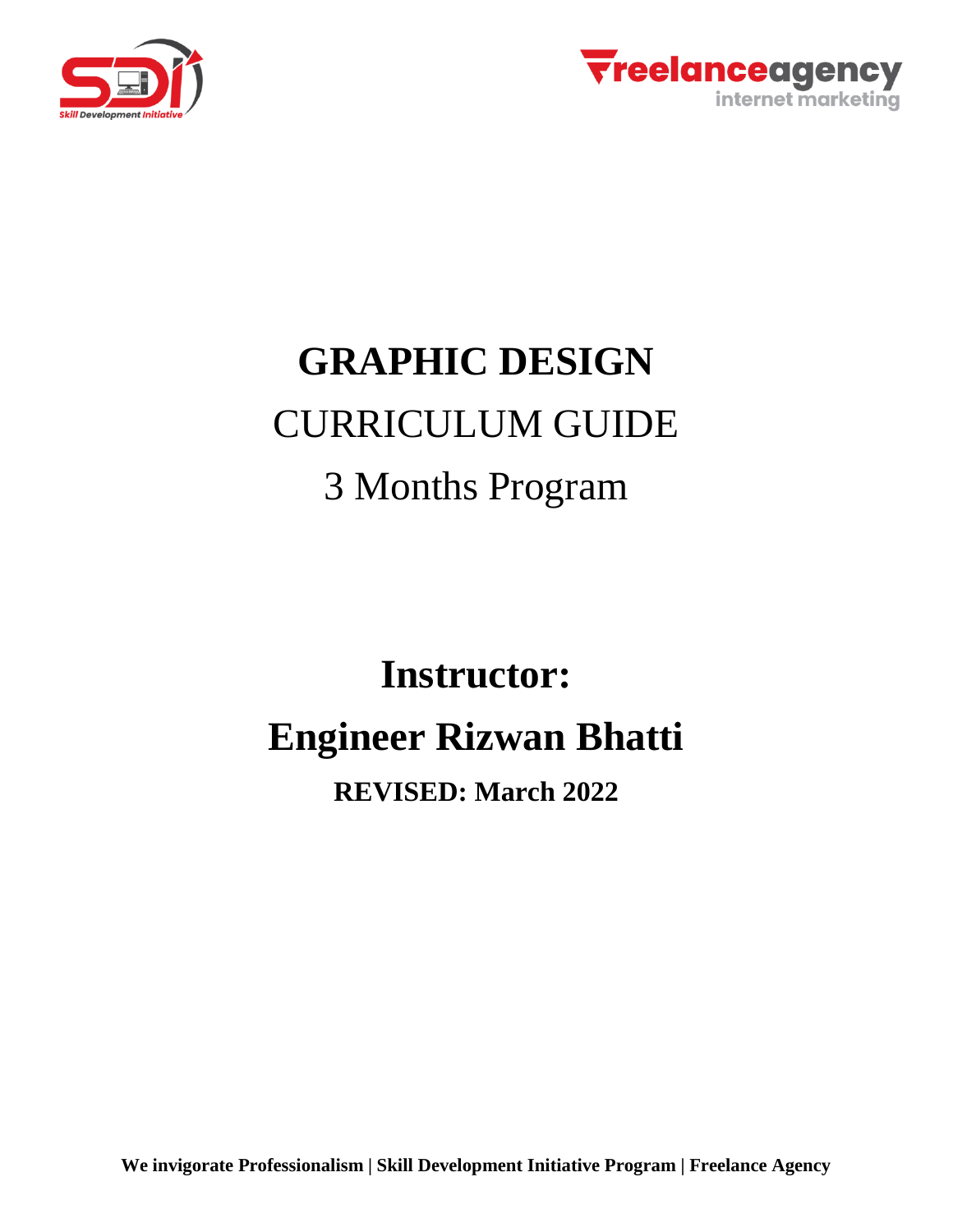



#### **Course Description – Graphic Design**

Graphic Design is a creative process that combines art and technology to communicate ideas. The designer works with a variety of communications tools in order to visually convey a message for a client's product or service to a particular target audience. This course will give students a foundation in Graphic Design by introducing them to the various aspects of the Graphic Design field.

Students will work on projects utilizing industry standard software and hardware in a classroom

Environment that simulates a real-world design studio. They will be introduced to the basic design

principles and processes that must be followed in order to successfully complete projects that meet specific criteria. Students will also become familiar with production techniques with industry standard software such as Adobe Photoshop, Illustrator and Inpage and postproduction techniques for finishing, mounting and the Creation of mock-ups.

In addition to the computer and software, students will properly handle and use drawing tablets, digital

Cameras, scanners, and other various output devices such as printers and backup storage disks applicable to projects.

Students will be required to demonstrate ability in all educational projects and assignments and test with a minimum of 65% proficiency.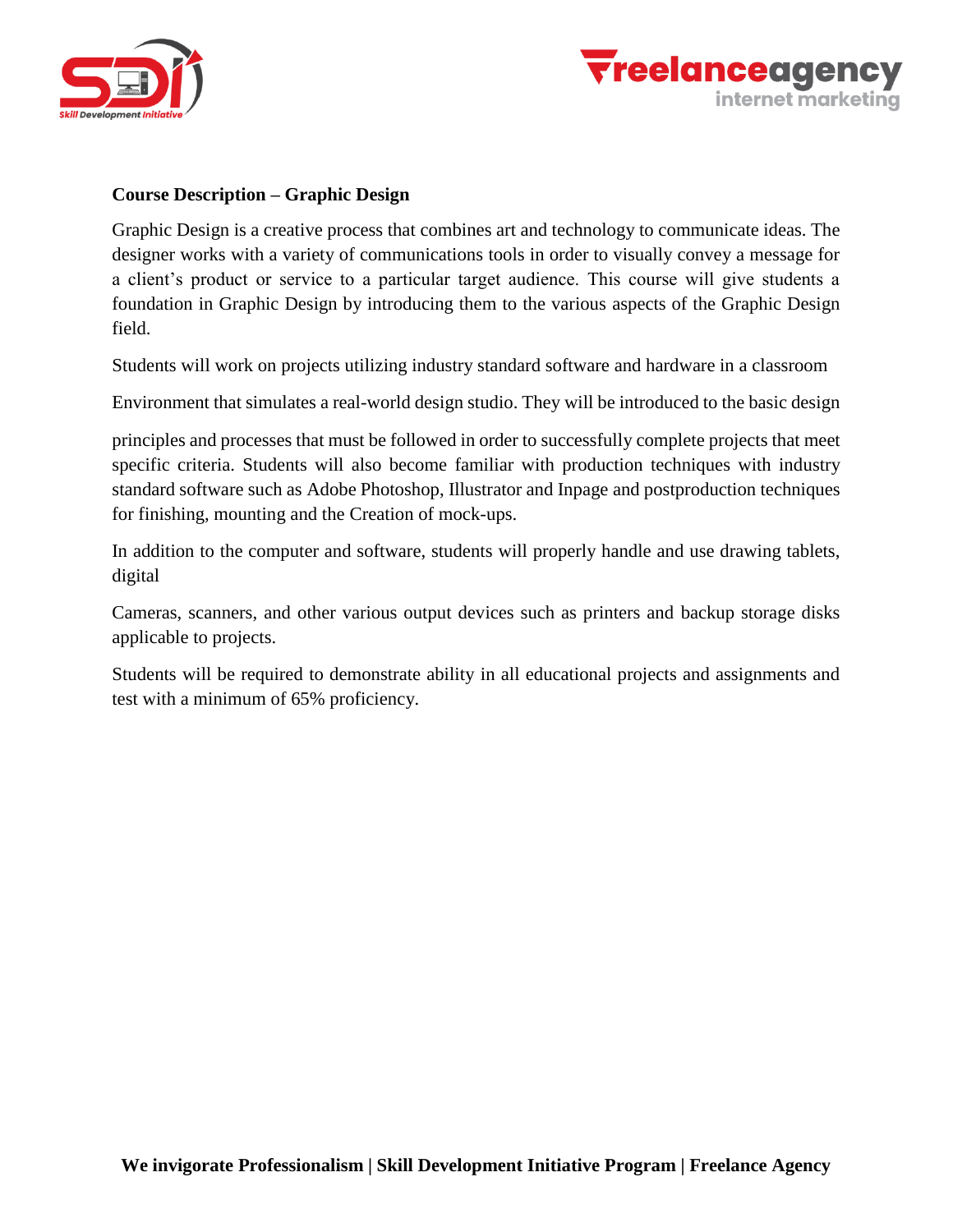



### **Course Outline and Objectives**

#### **UNIT 1: DESIGN FUNDAMENTALS**

Students will:

- 1. Develop a general knowledge of the history of Graphic Design
- 2. Identify different industries and career paths for Graphic Design
- 3. Learn best practices for a digital workflow

4. Understand how to properly navigate an OS (Operating System) for increased efficiency when working on projects

- 5. Identify skills needed for success in various areas of Graphic Design
- 6. Practice concepting with thumbnail sketches
- 7. Understand image and type relationships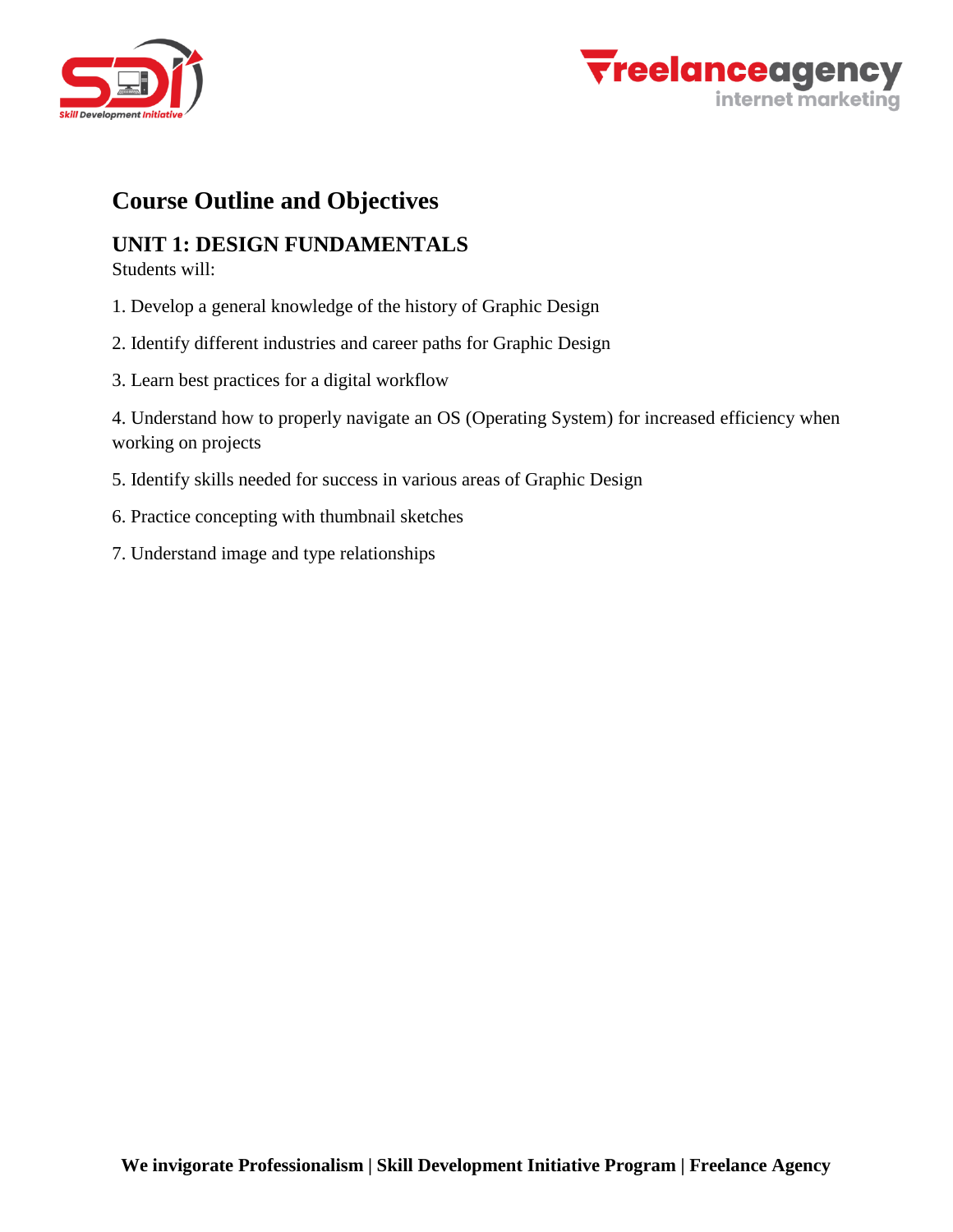



### **Unit 2. FOUNDATIONS OF DESIGN**

#### **Section 1: Principles of Design – Level 1**

Students will:

1. Be introduced to the characteristics of basic design elements such as line, shape, volume, space, value, texture, color, scale/proportion, unity, contrast, repetition/variation, and rhythm

2. Learn the effective use of negative and positive space within design elements and layout

3. Understand why design is utilitarian

#### **Section 2: Design and Layout – Level 1**

Students will:

- 1. Learn the basics of effective layout composition
- 2. Effectively utilize design principals in their design solutions
- 3. Understand the process of design from development through comprehensives

4. Execute design solutions through traditional methods and through digital print media applications

- 5. Be introduced to using grids as a means to organizing content
- 6. Understand how functional design leads the viewer's eye

#### **Section 3: Basic Color – Level 1**

Students will:

- 1. Learn the basic color wheel
- 2. Understand primary, secondary and tertiary colors
- 3. Understand the difference between warm and cool colors
- 4. Understand tints, shades and tones
- 5. Be introduced to basic color harmonies based on the color wheel

6. Understand how to select complementary, analogous, triadic, split complementary, tetradic and square color schemes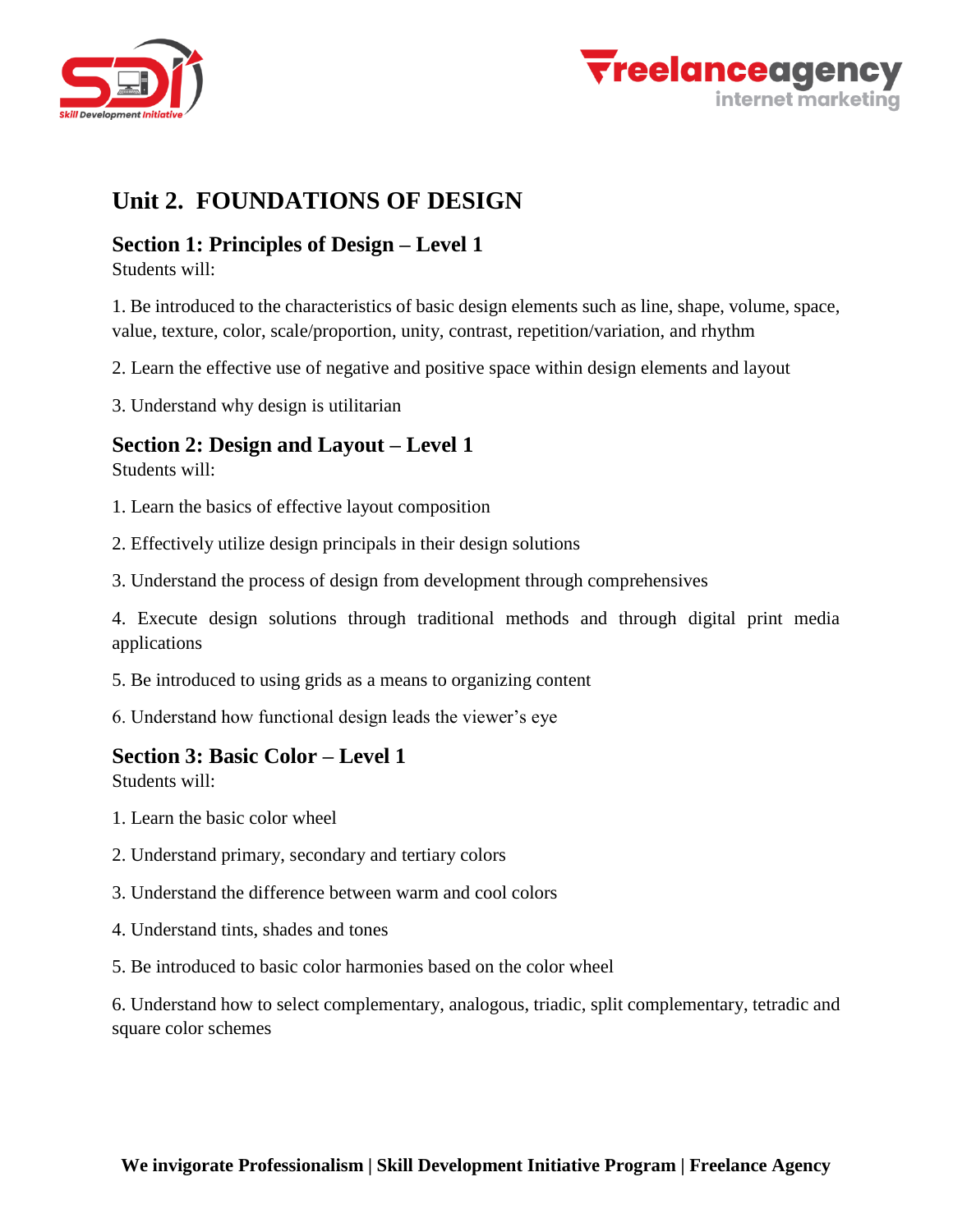



7. Learn the differences between RGB, CMYK and spot colors and how to properly utilize each

for specific projects and media

8. Utilize Color as a functional design element of perception and visual communication

#### **Section 4: Typography – Level 1**

Students will:

- 1. Be introduced to the history of letterforms and the functions of typography
- 2. Learn about the anatomy of type
- 3. Understand the differences between type classifications, typestyles and type families
- 4. Examine the construction and aesthetic application of typographic text
- 5. Understand the use of typography as an essential element of design
- 6. Appropriately and effectively use, treatment and application of type in a variety of formats
- 7. Learn to modify and customize type for specific project needs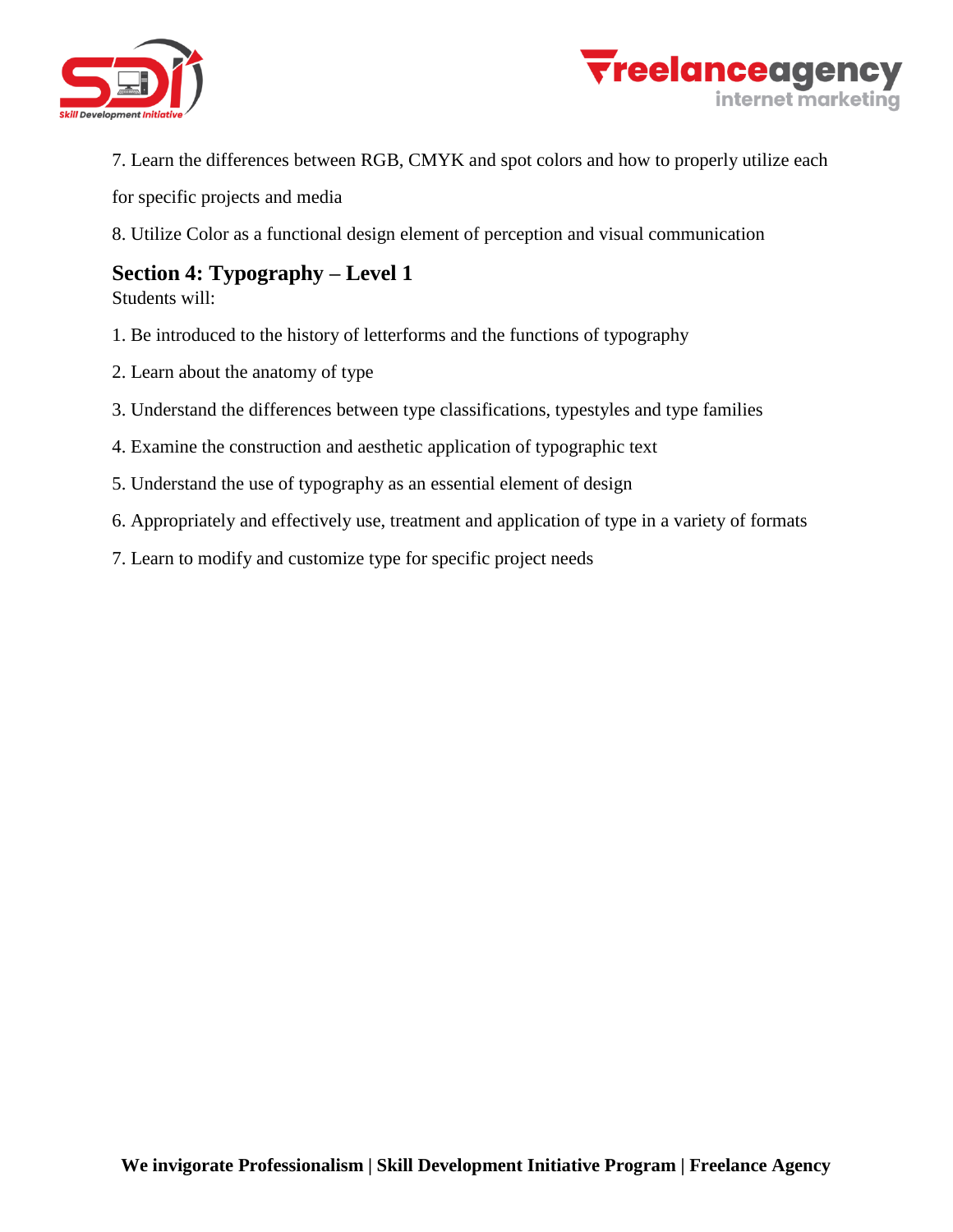



# **Unit 3. Vector-Based Software (Adobe Illustrator) Level 1**

Students will:

- 1. Learn key Illustrator concepts
- 2. Create Illustrator documents for various projects
- 3. Utilize keyboard commands to maximize productivity
- 4. Understand the Illustrator interface (menus, palettes)
- 5. Practice basic drawing technique with the pen, brush and objects tools
- 6. Practice basic path editing
- 7. Practice basic text editing
- 8. Understand how to make selections
- 9. Understand Appearances and how to edit them
- 10. Work with Groups and Layers to keep drawings organized
- 11. Understand how to work with color
- 12. Practice object transformation and positioning
- 13. Understand how to work with images
- 14. Learn how to save and print their projects
- 15. Represent proper use of color, tint, opacity and stroke thickness
- 16. Use guides for proper alignment in designs
- 17. Save in appropriate format upon request and understand purpose of file formats
- (AI, EPS, PDF, etc)
- 18. Resize artwork in layouts in proportion using correct tools and keys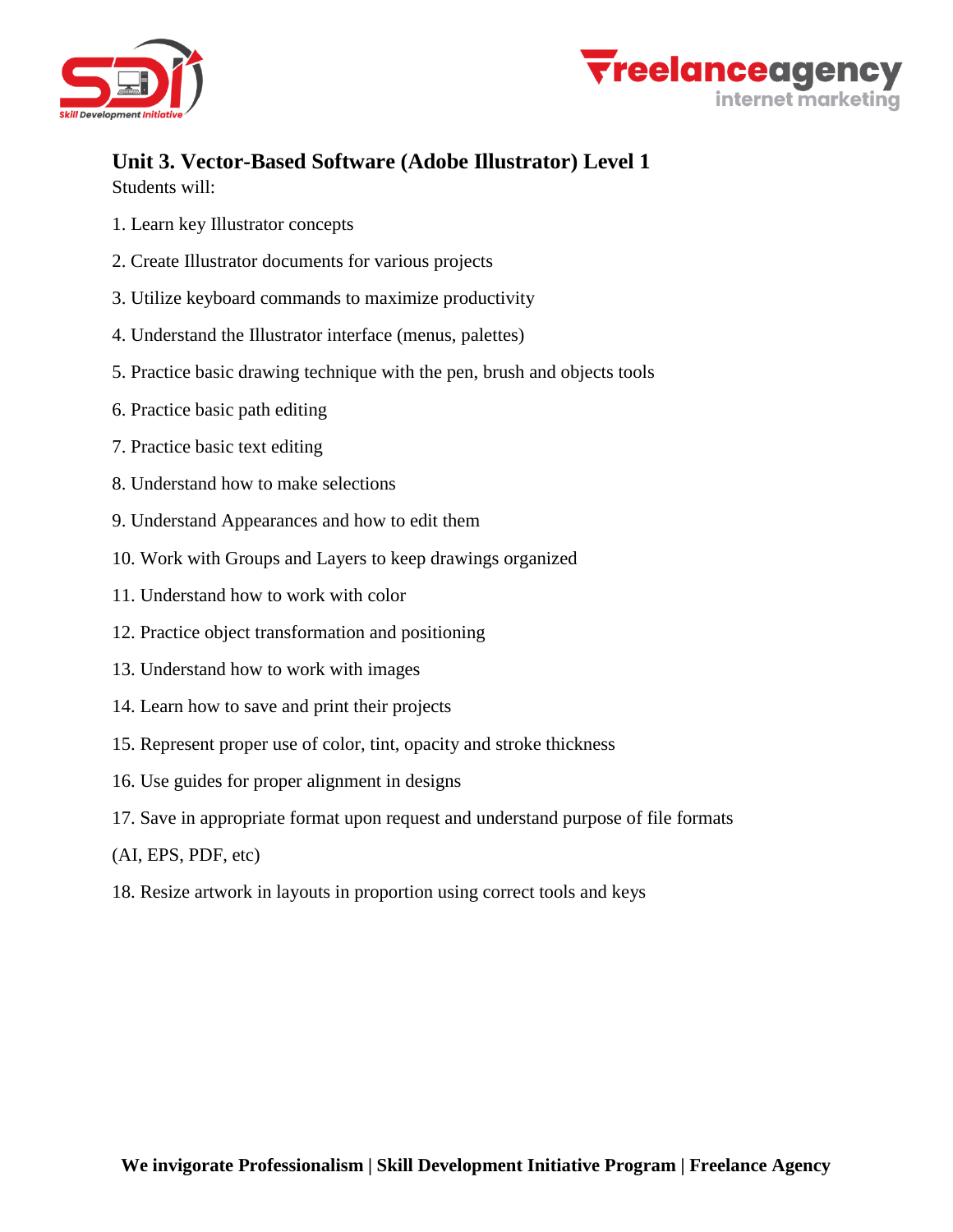



#### **Unit 4: Pixel-Based Software (Adobe Photoshop)**

Students will:

- 1. Learn the Photoshop interface and setup custom workspaces
- 2. Learn how to effectively use Bridge for quickly finding and viewing images

3. Be introduced to the basics of setting up documents, saving files in different formats and customizing Preferences

- 4. Learn keyboard shortcuts to streamline workflow
- 5. Make selections via quick selection tools or quick mask mode
- 6. Create accurate paths with the Pen tool
- 7. Be introduced to the basics of Layers and Adjustment Layers
- 8. Learn to crop, transform and straighten images
- 9. Use Adjustment layers and the Adjustment panel
- 10. Adjust tones with Levels
- 11. Limit adjustments with Layer Masks
- 12. Adjust images with Hue/Saturation
- 13. Learn to remove a colorcast
- 14. Adjust images with the Black & White adjustment layer
- 15. Learn to paint with brushes and gradients
- 16. Learn how to warp text
- 17. Learn Special Effects such as adding Layer Styles and Smart Filters
- 18. Combine group photos
- 19. Learn how to output a file by selecting the appropriate print settings for individual projects

20.save in appropriate format upon request and understand purpose of file formats (PSD,

JPEG, EPS, GIF, PNG, RAW, PDF, etc)